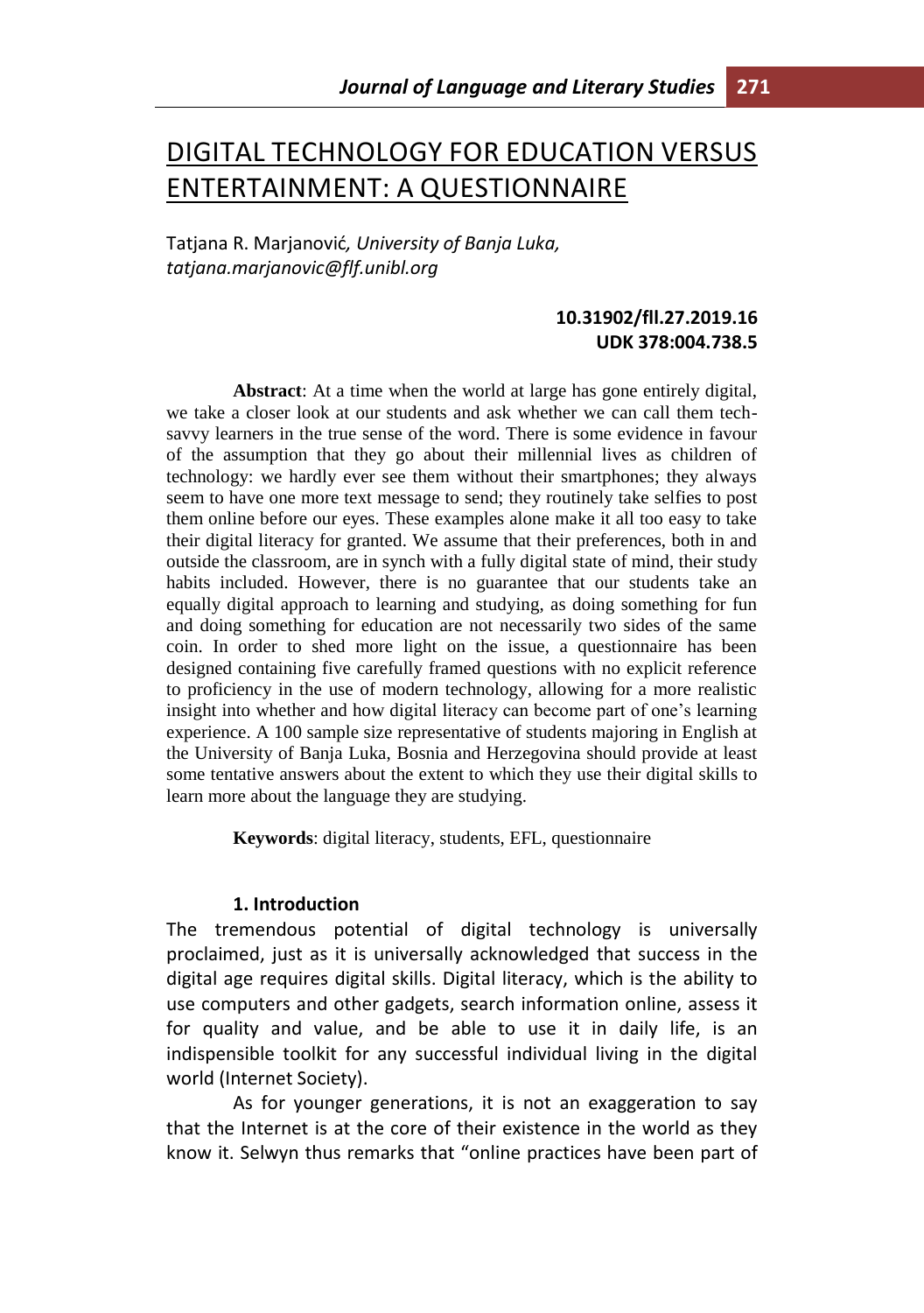young people's lives since birth and, much like oxygen, water, or electricity, are assumed to be a basic condition of modern life" (9).

The Internet is already well incorporated into education in developed countries, and "we can be certain that its worldwide educational significance will continue to increase throughout this decade" (Selwyn 9). It has already superseded libraries as a source for collecting data and doing research, at least in those countries that have access to both the Web and the right databases as a matter of course.

As far as the developing world is concerned, the use of digital technology in education continues to be a widely debated issue marked by a number of controversies, e.g. social, economic, and ideological. One of the questions commonly raised is unequal worldwide access to the Internet as we are reminded of the fact that more than half the world's population has not had first-hand experience using the Internet (Selwyn 9).

Not so long ago, it was possible to access the Internet solely through computers, which many people cannot afford even today. However, the availability of mobile phones has played an important role in expanding Internet access and making it more available to users across the globe (Internet Society).

Despite hopes that Internet access inequality would be counterbalanced by the use of mobile phones, most of the concerns still remain. Firstly, there are features of the Internet that are simply more compatible with a PC, especially in educational settings. Another reason may be the cost of cell phone Internet access. For example, Ramani observes that in India neither smartphones nor tablets have been put to any major use in formal schooling (3). Tablets in particular are more commonly owned by students in urban areas coming from privileged socio-economic backgrounds, but even then the devices are not used primarily for educational purposes (Ramani 6).

These and similar arguments will reverberate strongly in any developing nation facing a host of infrastructural and other problems related to digital technology and its application in education. Therefore, to say that many colleges and universities are making changes to embrace technology by replacing textbooks with tablets, which they provide for their students, is to refer to those educational facilities with enough financial support to follow through such largescale transformative stages in their digital-age makeover.

As a matter of fact, digital equality is not a given even in some of the world's most developed countries. The results of a project coordinated by the U.S. Department of Education point to the existence of digital exclusion, which is understandably more prevalent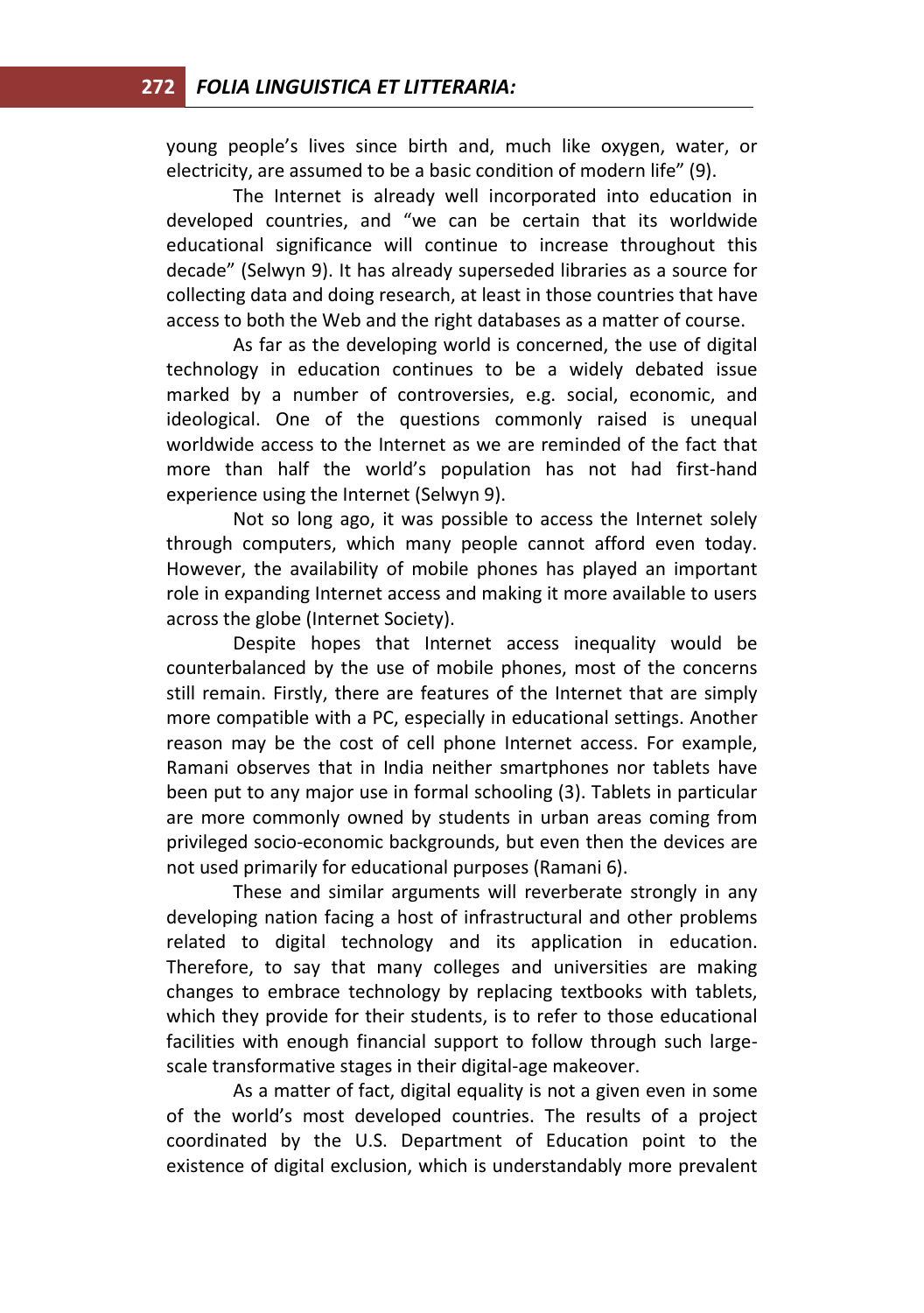in economically and educationally disadvantaged social groups. In 2015, the two main reasons children lacked Internet access at home were that access was too expensive and that their family did not need it. In addition, differences associated with residence meant that the percentage of students in suburban areas with broadband access at home was higher than that found with students in rural areas, especially those residing in remote places. Within the locale parameter, there were additional gaps observed amongst students of different poverty levels and racial/ethnic groups. For example, in remote rural areas the percentages of students who had no Internet access at home were higher for students in the categories Black and Hispanic than for those in the category White (National Center for Education Statistics 58-83).

The preceding paragraphs make it clear that digital technology and education are invariably discussed as a single entity, just as it is clear that individual practices and degrees of digitalization differ from community to community based on a number of factors, not the least of which are the availability and affordability of infrastructure along with the know-how and readiness of both educational policy makers and practitioners to make formal schooling a fully digital experience for students.

Some societies still cling to the Education 1.0 model, which is used in reference to the first generation of the Web, applying traditional methods of instruction with the teacher taking centre stage and acting as the main disseminator of knowledge. Education 2.0 came into existence at a time when the Web made it possible for users to go from being passive consumers of information to taking an active part in creating content and building knowledge. In other words, this turn-ofthe-century model coincided with tools such as wikis and blog posts, which embrace the principles of active production, collaboration, interaction, and sharing. Education 2.0 is already heavily digitalized, but the principles underlying the extreme and revolutionary model 3.0 (Wikipedia), which is used in reference to socially constructed teaching and learning, envisage a clean breakup with traditional tuition styles. Digital technology reigns supreme in the 3.0 classroom, lectures are replaced by projects and other forms of collaborative learning, while teachers, learners, networks, tools, and resources are all seen as creating a unique entity and doing away with the long-established traditional classroom hierarchies.

It is hard to say whether the educational context of the smallscale project presented in the paper is still best described as the 1.0 model or whether it gravitates more towards Education 2.0 as the time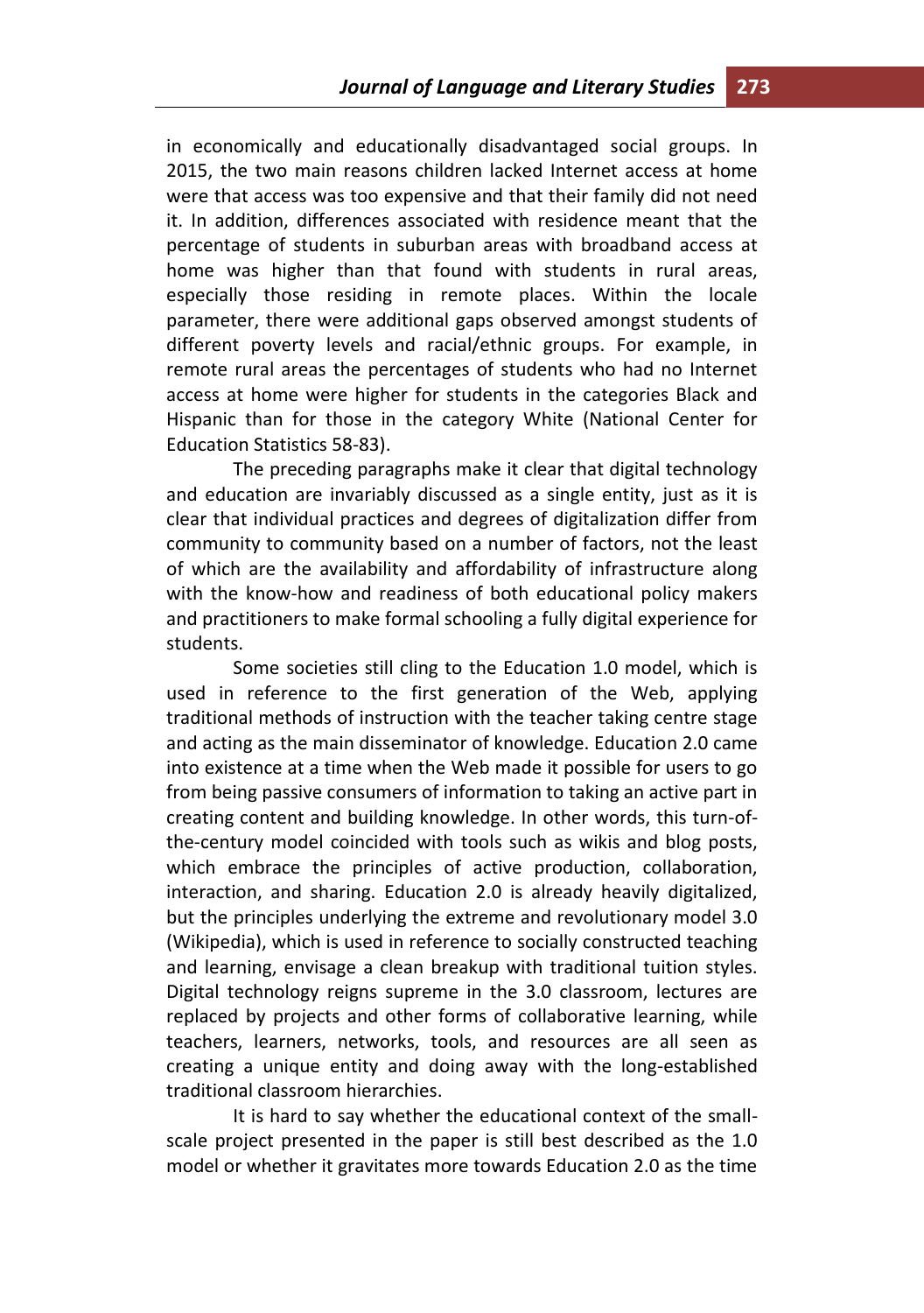passes. What is clear at this point is that all models discussed presuppose some form of digitally supported learning conditioned by a higher of lesser degree of digitalization in education. It seems that it has become virtually impossible to discuss education without digital implications of one kind or another. It is always assumed that it is there – or at least that it should be – whether taking center stage or occupying the proverbial back seats.

On a personal note, I think that I would be very surprised to learn that not all of my students have smartphones. I know that they all have designated e-mail addresses through which school-related matters are bilaterally communicated. I am not sure that each owns a personal computer or a tablet but I do know that they are occasionally required to submit midterm and other papers in electronic form. I have also seen them use power point presentations and draw from numerous Internet sources for their small-scale student research projects.

All this, however, does not mean that they have moved away from the unilateral traditional classroom setup in which the teacher is the sage on the stage, nor that their allegiances lie with collaborative learning tasks, flipped classrooms, and the like. There is no guarantee that they appreciate the connection between digital technology and education or that they have embraced the idea of digitally-enabled education. That is why it is not only their ability to use digital media that informs and intrigues from a teacher's point of view. Rather, what the questionnaire presented in this paper hopes to address is their readiness to make the most of the potential of digital technology in education.

## **2. Digital technology and education**

The small-scale research presented in the paper draws data from a questionnaire designed in order to test a proclivity for the use of digital technology on a sample of 100 students majoring in English at the University of Banja Luka, Bosnia and Herzegovina. The questionnaire was instrumental in allowing a better insight into whether or how ingrained digital technology is in the daily lives of the respondents, generally speaking, and especially when utilized for educational purposes.

The design of the questionnaire was inspired by two potentially conflicting assumptions underlying the state of digital literacy in today's world. Much as it is true that lives in the digital age tend to unfold digitally, departures from this general trend are not only due to unequal access to digital media on a global scale but also to a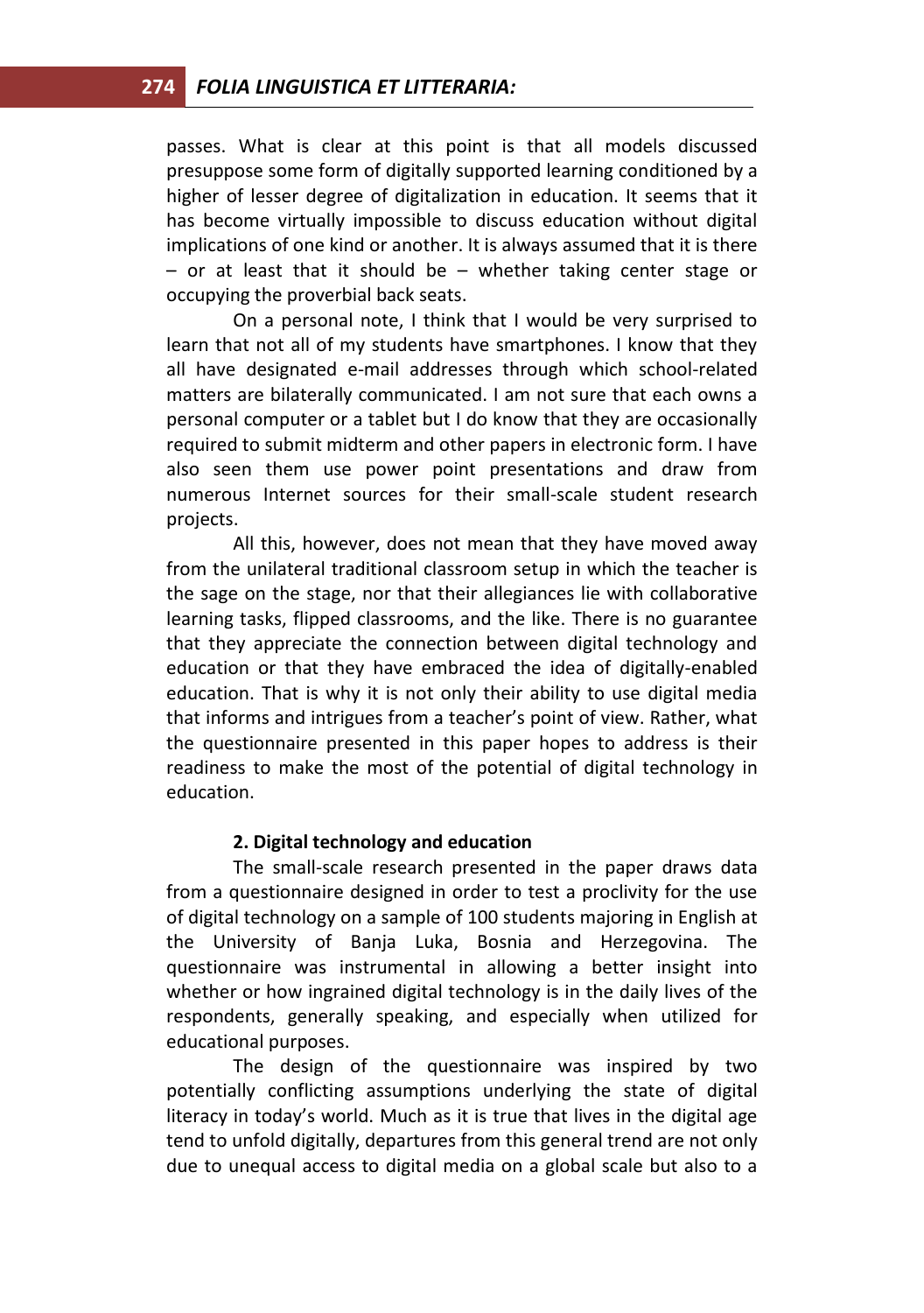tendency to create distinct niches that render digital technology in education secondary to the use of digital media for personal entertainment.

One of the general aims is to compare the findings obtained in this study against what are already established facts elsewhere in the digital world. Given that digitalization, although a global phenomenon, is still a matter of degree, the questionnaire is supposed to provide a few tentative answers and start a discussion about digital awareness and habits, as well as digitally-enabled education, in this corner of the world.

#### **3. Methods**

#### **3.1. The questionnaire design**

The questionnaire was designed with the idea not to make the real purpose of the study – the use of digital technology for educational purposes – verbally explicit, so the result was a questionnaire without a single mention of the word digital in it. The questions were framed in such a way as to suggest that we were primarily interested in the respondents' study habits and problemsolving skills, or that we wished to know how they managed their time and resources, broadly speaking. Being less explicit about the real aim of the study was an attempt at capturing and eliciting the students' most instinctive responses: we were working under the assumption that for digital natives (Prensky), a concept which includes both Generation Y and Z (Wikipedia), digital preferences should come almost automatically and override any other.

Also, the technical content found in some of the questions made it clear that the study targeted majors in English rather than any other group of respondents. Admittedly, some information in the questionnaire was rather specialist, but the idea was merely to test whether the respondents would be able to recognize the linguistic cyberspace domain from which the references and their symbols originated.

The questionnaire consisted of a total of five questions, two of which were factual and therefore seeking precise answers, while the three remaining questions were of an open-ended kind, therefore allowing for a range of personal choices, opinions, and experiences to be expressed. Each of the five questions will now be addressed separately and described in more detail.

Question 1 asked the respondents to contextualize and clarify the following references: Bank of English, COCA, and BNC. All the three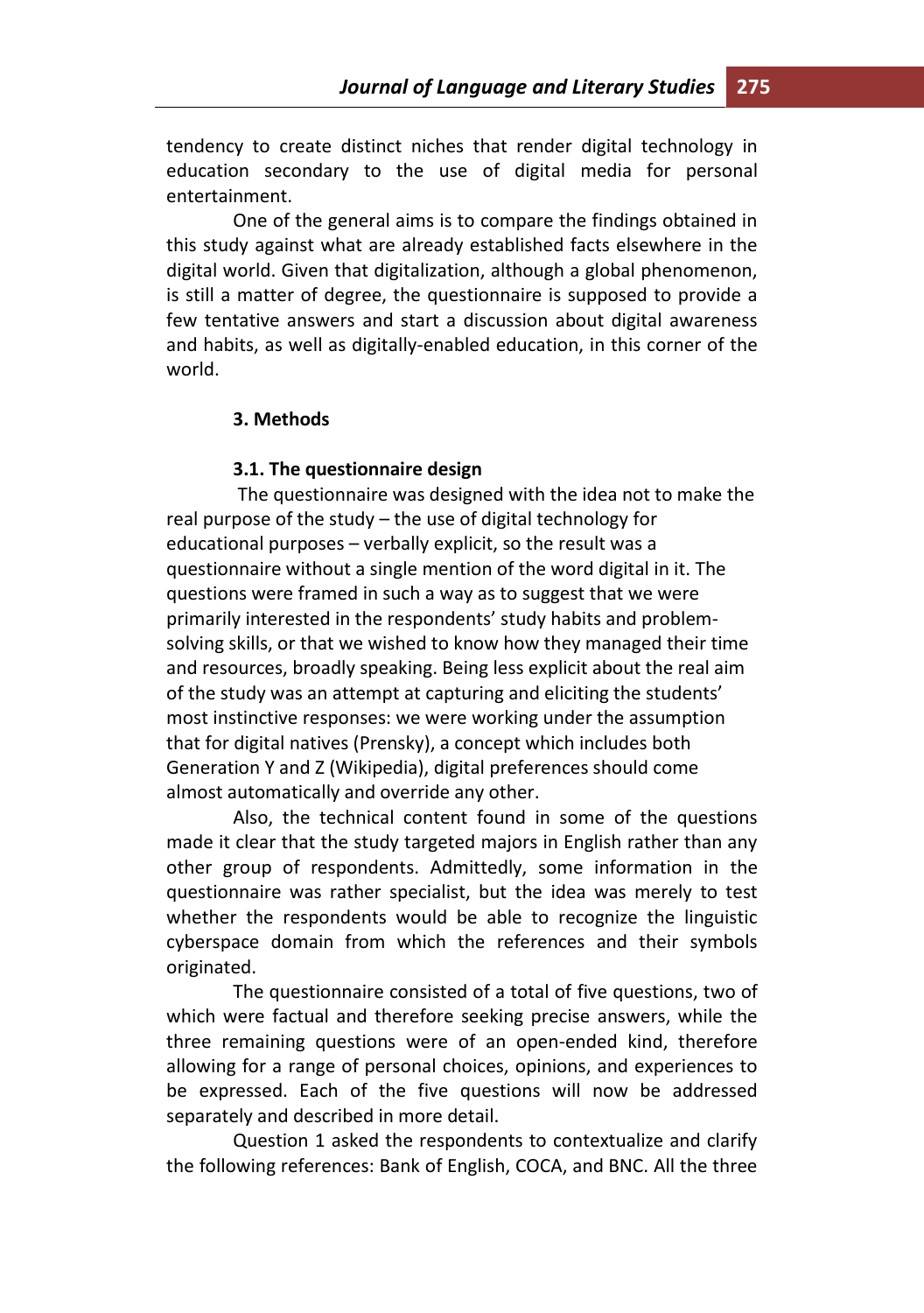references are the names of some of the largest and most visible English corpora, the two acronyms standing for the Corpus of Contemporary American English (COCA) and the British National Corpus (BNC), respectively. The Bank of English is a collection of English texts mainly British in origin, totalling 650 million running words. Although the corpus is not available for general use, its resounding name was reason enough for including it in the questionnaire. The BNC is another British English text collection, containing 100 million words extracted from mainly written registers of the later part of the  $20<sup>th</sup>$ century. Originally created by the OUP, it is now available online free of charge thanks to Professor Mark Davies. Davies is also credited for creating the Corpus of Contemporary American English (COCA), which is frequently singled out for its size (e.g. Reppen) as it contains over 500 million words extracted from texts published in the last two decades and belonging to a well-balanced cross-section of registers. Most importantly, this corpus is also accessible online free of charge.

Question 2 asked the students to contextualize and clarify the following symbolic representations: [cc\*], s?ng\*, and dis\*.[vvd]. All three search probes in Question 2 were borrowed directly from COCA (Davies): the question mark refers to a missing letter, the asterisk is a wildcard presenting an item as semantically unrestricted, and the angular brackets specify word class. Accordingly, the first item in Question 2 referenced any of the coordinating conjunctions in English (e.g. *and*, *but*, *or*, etc.); the second item would yield results such as *singer*, *singing*, *singsong*, and so on; and the third one could be any verb in -ed form with the required prefix (e.g. *disagreed*, *discontinued*, *disarmed*, and so forth). This question was certainly the most technical one in the questionnaire and therefore required some specialist knowledge, but the real aim was to see whether the students would establish any links between these cryptic corpora probes and the contents of some of their linguistic courses (e.g. English Morphology or Syntax).

Question 3, which was open-ended rather than factual, aimed at the respondents' preferred course of action in the following circumstances: What do you do if/when you are not sure whether two or more English words go well together (e.g. collocations such as *avid readers*, *a pack of wolves*, *pluck up courage*, etc.)? This question was made part of the questionnaire because it seemed perfectly suited for ascertaining the level of the respondents' digital literacy as well as getting a taste of their study habits. Collocations are one of those aspects of English that can make an L2 speaker's utterances conspicuously unidiomatic. A staggering number of word partnerships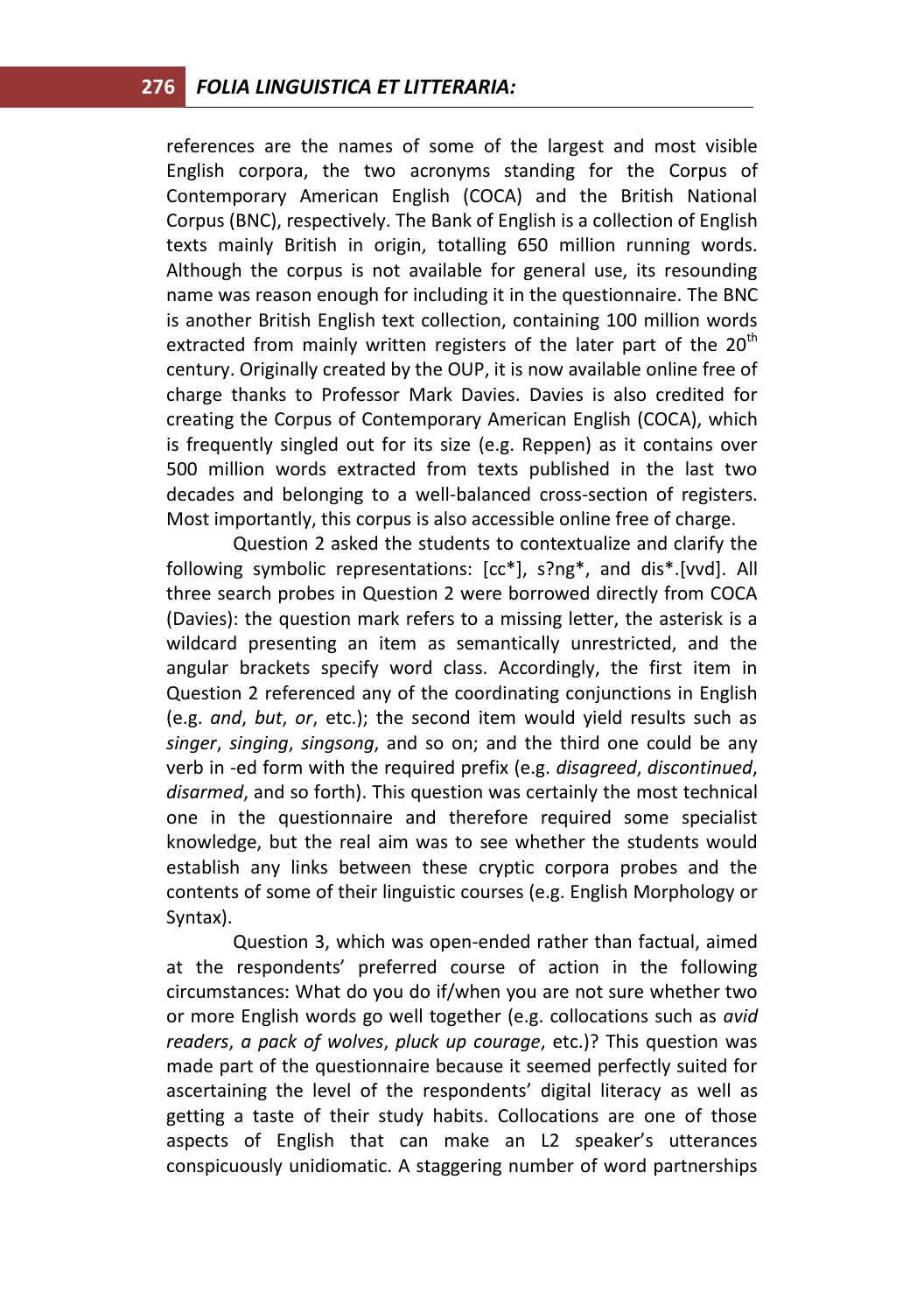in English can also put a considerable strain on an L2 learner's memory and cause interference between L1 and L2. All these reasons make collocations unavoidable in the process of teaching English as a foreign language from year one onwards. One of the assumptions was that the respondents would resort to online sources more readily for this question than any other in the questionnaire. Another assumption was that collocations dictionaries would feature prominently in their answers. Because this was an open-ended question, all the responses had to be classified and coded prior to their quantification.

Question 4 inquired about what the respondents felt to be the best way to facilitate the process of studying; the couple of examples provided served as a hint that they could choose from an unlimited set of objects and concepts (e.g. coffee, sharp pencils, etc.). This question was in part a distractor, a red herring that was supposed to conceal the real purpose of the study. At the root of the decision not to foreground the idea of tech savvy in the questionnaire was the concern that the respondents would choose 'techy' answers because they felt them to be more politically correct. This strategy also seemed suitable in probing how central their digital awareness appeared to be in their responses when there was no immediate stimulus in the form of actual words on paper evoking the use of digital media. As this was another open-ended question, individual answers were classified, coded, quantified, and tabulated – most typically in the given order.

The same procedure was repeated for Question 5, which asked the respondents to list a few activities that formed part of their daily routine, such as playing chess, writing poems, hanging out with friends, etc. Both the question and the examples provided seemingly had very little to do with measuring the respondents' tech savvy, and yet the question had a dual role: not only did it serve as another distractor masking the real purpose of the questionnaire but also probed which of the two realms, i.e. education or entertainment, was more digitalized in the respondents' answers. Another thought inspired by this question, however tentatively, is whether the respondents spend as much time studying as they are required or may need to, with or without access to digital media. In other words, is the amount of time spent studying largely outweighed by socializing, having fun, or simply going about their daily lives? Although unable to provide any reliable answers in that direction, the question did have the capacity to make one consider the ratio between schoolwork and leisure time in the respondents' lives.

The full form of the questionnaire as administered in the study is presented in the Appendix at the end of the paper.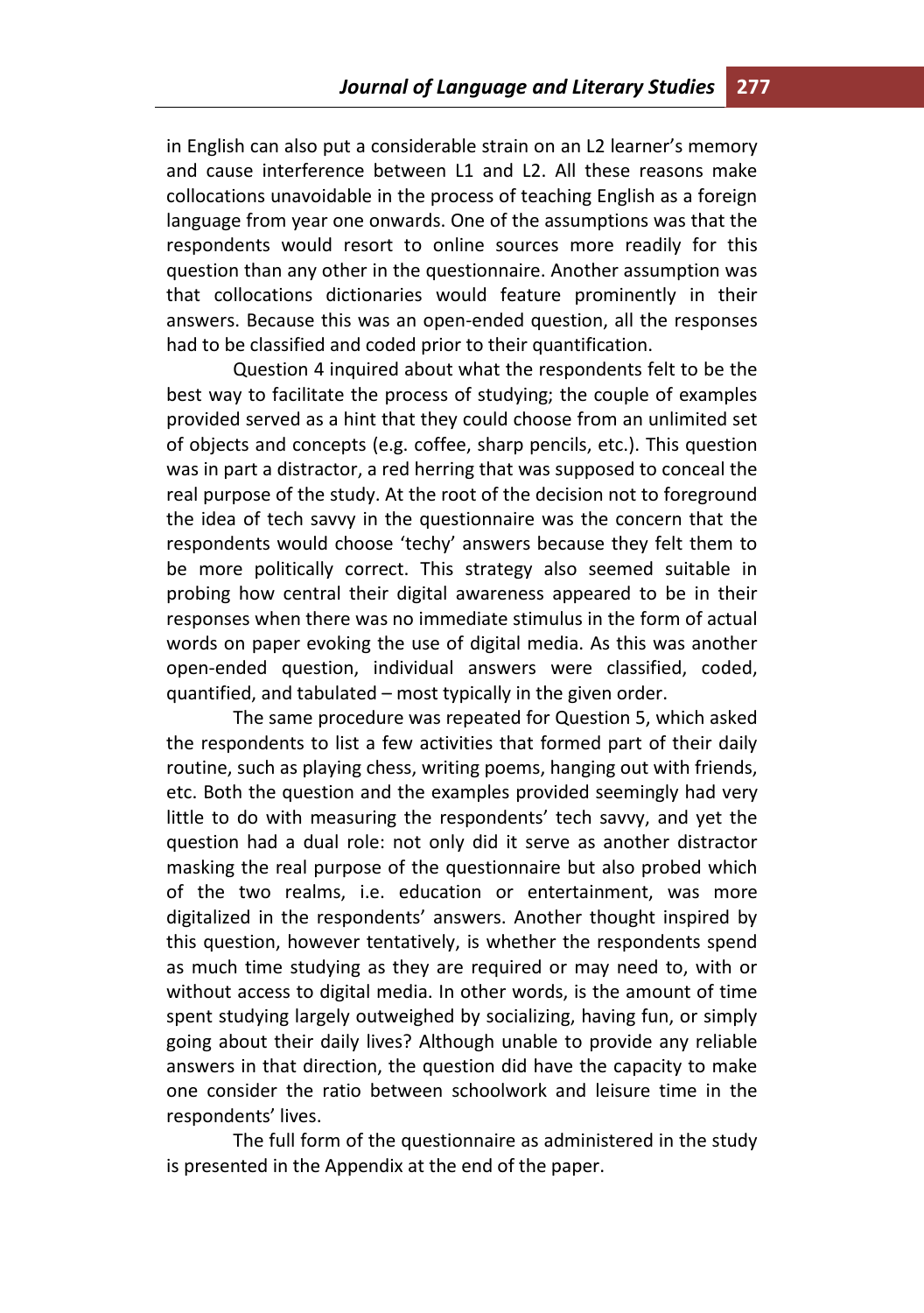#### **3.2. Data collection**

Data collection was performed in person as it afforded more control of the time parameter: namely, the idea was to restrict the time allowed for writing down responses to about five minutes in order to capture and elicit the respondents' most instinctive reactions. The students who were present in the classroom were first informed that one of their teachers was doing research on their study and time management habits. Besides being made to understand that their cooperation and participation in the study would be greatly appreciated, they were duly reminded that an entirely voluntary and anonymous aspect of the affair meant that, should they feel so inclined, they could opt out without bearing any consequences whatsoever. Indeed, some students availed themselves of the latter opportunity.

A formal classroom setting also offered the administrator the additional advantage of being able to better monitor the process by encouraging the students to be as honest as possible in writing down their answers as well as by preventing them from consulting their classmates or copying their work. Data collection took longer than originally expected: we had to return to the same class as many as three times due to a shortage of respondents, which does not really speak in favour of regular class attendance! However, all the 100 questionnaires were administered three weeks later in April 2016, with each year of study represented by 25 undergraduate students filling in the questionnaire.

The data collected was then organized by means of quantification, codification, or both of these processes combined, depending on whether the question addressed was a factual or an open-ended one.

#### **3.3. Findings and discussion**

Question 1 was designed to test the degree of the respondents' acquaintance with some of the high-profile English corpora even if they had not had any formal or structured exposure to corpora matters in the classroom. This decision was spurred by the very nature of corpora and their accessibility to language learners.

The advent of corpus linguistics and its effects have spread much further than specialist circles, with electronic corpora becoming ever more accessible to virtually anybody who takes an interest in language matters. Tim Johns, the pioneer of the term "data-driven learning" (DDL), sees the learner as "a language detective" and invents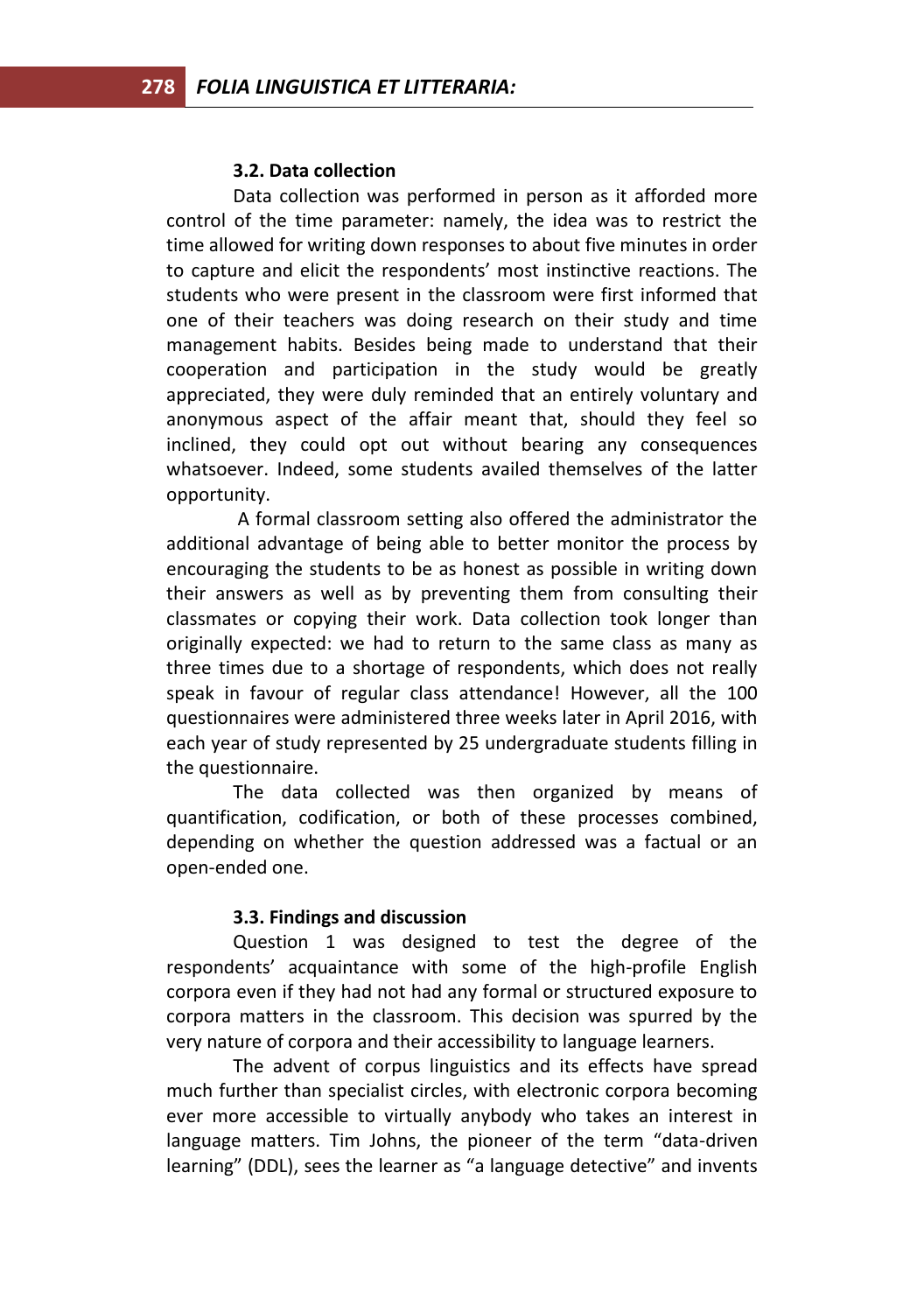the slogan "every student a Sherlock Holmes" (Johns 101). Ever since, corpora have often been credited for allowing incidental learning, which is what happens when a learner stumbles upon a new piece of knowledge by looking at concordance lines (i.e. fragments of text presented in lines on the computer screen with a key word surrounded by more text to the right and left of it). Metaphors such as "the learner as traveller" (Bernardini 22) seem to be quite popular in the context of corpora and autonomous learning. Much like Johns, Bernardini uses the term "discovery learning" and compares corpus-browsing with the exploration of "an unknown land" (166). The ensuing effect often quoted is that of serendipity, i.e. finding something good or useful by chance; Hunston simply describes it as "searching a corpus when the agenda is not too firmly fixed" (171). This is, however, considered to be not only fun but also an entirely meaningful activity since corpora are believed to "encourage reflection" and make a good tool for "the training of inferencing" (Johansson 38). Therefore, although some acquaintance with corpora in the form of classroom tuition can certainly be considered advantageous, there is no reason why language learners should not take the initiative and discover electronic corpora on their own.

The results presented in Table 1 below tested our assumption that most students may have already come across and would accordingly be able to recognize the names of the corpora in Question 1. Instead, the table shows that only 17 responses out of a total of 300, as the question included references to three different corpora, could be judged correct. Some of the answers include: *the central British bank*, *the main*/*official bank in England*, *the main financial institution in the UK*, *some dictionary full of English words*, *vocabulary*, *the British National Council*/*Channel*/*Company*, *Coca-Cola*, and so on. Of the three references, COCA was the most widely recognized one, the other two scoring four hits each, a total of eight.

|                 | Question 1: Correct responses to the references provided |
|-----------------|----------------------------------------------------------|
| Bank of English | 4/100                                                    |
| COCA            | 9/100                                                    |
| BNC.            | 4/100                                                    |
|                 |                                                          |

Table 1.1 shows that the two senior years fared a little better than their younger counterparts, but generally the references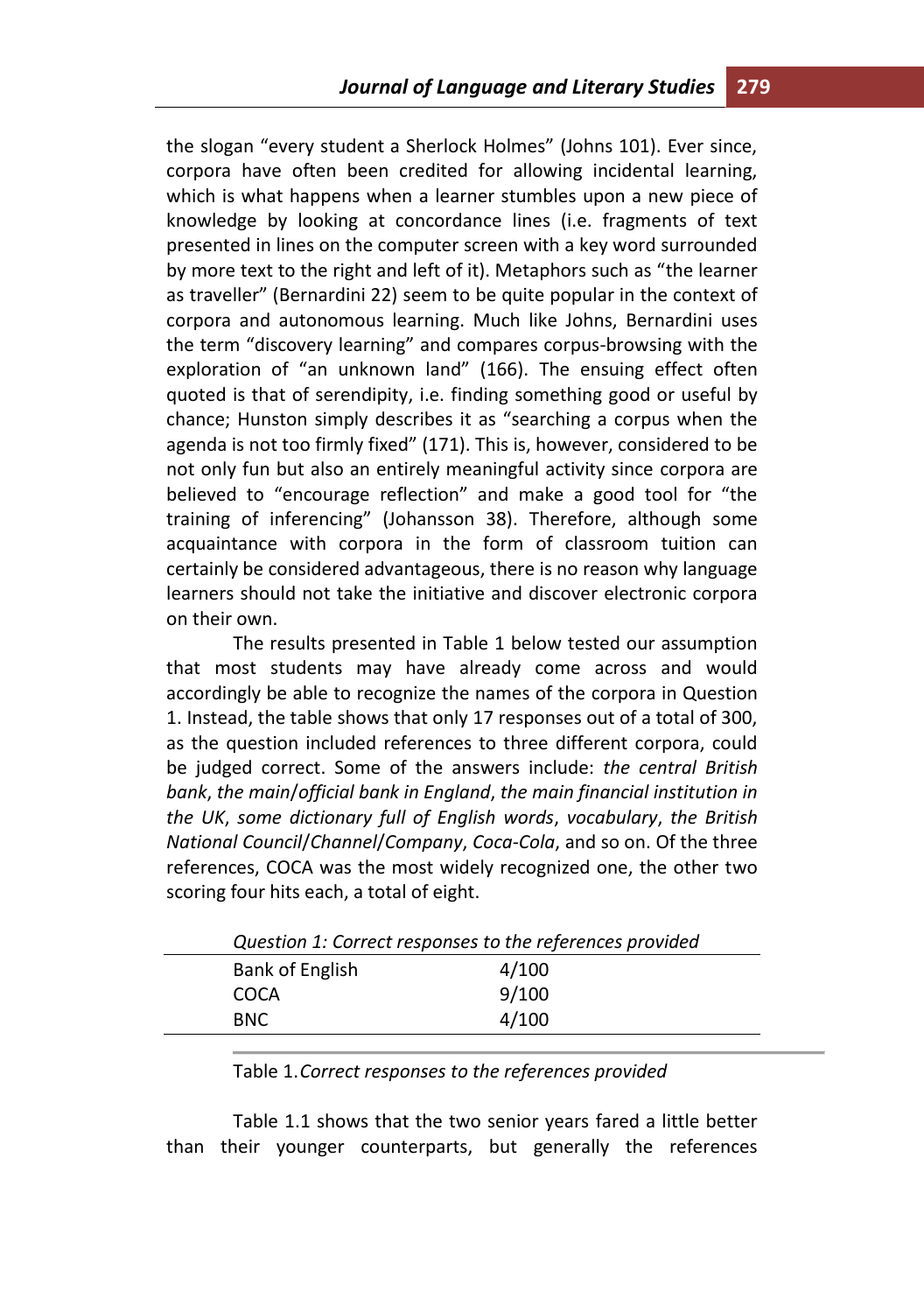remained mostly unrecognized. Is this to say that if students were not sufficiently encouraged and guided in the exploration of corpora, they would not take advantage of their potential? The results presented in Tables 1 and 1.1 seem to suggest that some learners need to be given more explicit encouragement to start using all the tools and resources available online, including electronic corpora, so they could benefit from them in the long run.

| 1/75<br>0/75 |  |
|--------------|--|
|              |  |
|              |  |
| 7/75         |  |
| 9/75         |  |
|              |  |

*Question 1: Corpora reference recognition* 

Table 1.1. *Corpora reference recognition* 

One and the same fourth-year student got both of the answers noted in Table 2 right: *sing(er)* and *discovered*. Most students decided to skip the entire question, while some of the answers of those who took their chances include: *sing*, *this word*, *distortion*, *translation*, *subtitle*, *singular*, *some kind of stop*, *email stuff*, *compare and contrast*, etc.

It is interesting that none of the senior students was able to recognize the first item in the question, a wildcard for coordinating conjunctions, despite the fact that the year-four English Syntax class was in full swing at the time, focusing precisely on coordinating and subordinating conjunctions. However, it is clear that the [cc\*] annotation was significantly more abstract than the other two in Question 2, which was possibly the reason it did not lead to at least an educated guess. Establishing links between different subject areas is a learning trait that working with corpora could help develop and greatly improve in learners precisely because it combines many different aspects of language analysis, e.g. lexical, morphological, syntactic, etc.

|                           | Question 2: Correct responses to the annotations provided |
|---------------------------|-----------------------------------------------------------|
| $[cc^*]$                  | 0/100                                                     |
| s?ng $*$                  | 1/100                                                     |
| $dis$ <sup>*</sup> .[vvd] | 1/100                                                     |
|                           |                                                           |

*Question 2: Correct responses to the annotations provided* 

Table 2.*Correct responses to the annotations provided*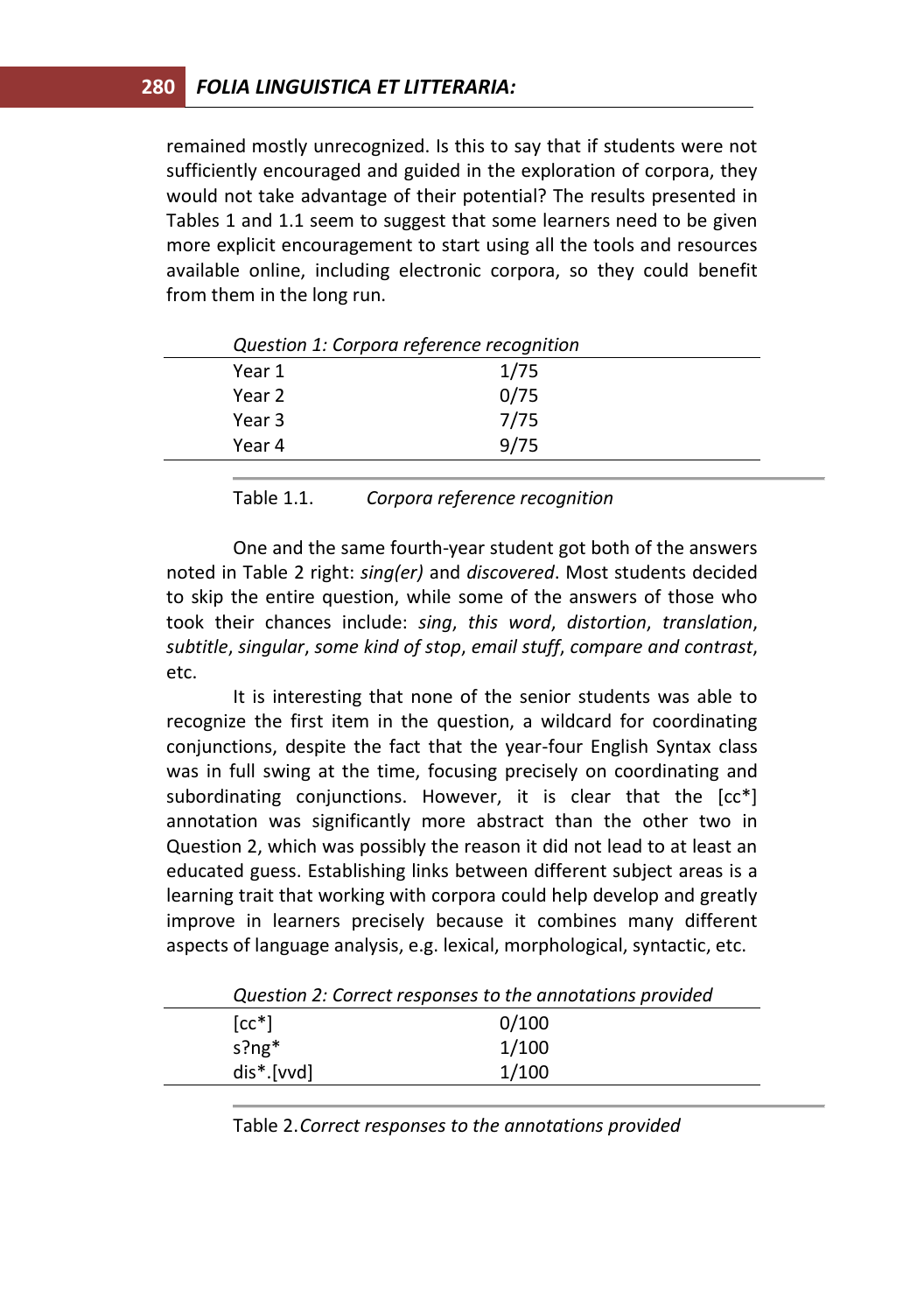As shown in Table 3 below, the four categories derived from answers to Question 3 were presented in order of preference. A caveat is in order here that individual students could suggest several strategies at a time, so the numbers that follow each of the categories in the table signify how many mentions were counted per category.

| 37 |  |
|----|--|
| 31 |  |
| 24 |  |
| 23 |  |
|    |  |

*Question 3: Collocations checking strategies in order of* 

Table 3. *Collocations checking strategies in order of preference*

It is somewhat discouraging to see that avoidance is the preferred strategy across the board, as Table 3.1 below shows, with students from all four years of study mentioning it rather consistently in their responses to Question 3. The following wordings all have avoidance as a common denominator: *I skip them*; *I always try to paraphrase*; *I change the whole sentence*; *I avoid using them*; *I try to find a synonym*; *I use a different collocation*, etc.

|        | Question 3: Avoidance as a collocations checking strategy |
|--------|-----------------------------------------------------------|
| Year 1 | 10                                                        |
| Year 2 | q                                                         |
| Year 3 |                                                           |
| Year 4 | 11                                                        |
|        |                                                           |

Table 3.1. *Avoidance as a collocations checking strategy* 

An *ad hoc* umbrella term, the least-effort approach could be used in reference to the strategies in Table 3 labelled respectively as *avoidance* and *following your instincts*, whether the evasiveness of either kind stems from too much self-confidence (e.g. *I believe myself*, in the words of one of the respondents) or too little resourcefulness and ambition (e.g. *I just do it and hope for the best*, as another respondent puts it).

The Internet-themed answers, which also included references to online dictionaries, scored only 31 mentions. One would have expected an online-related answer to this question from almost every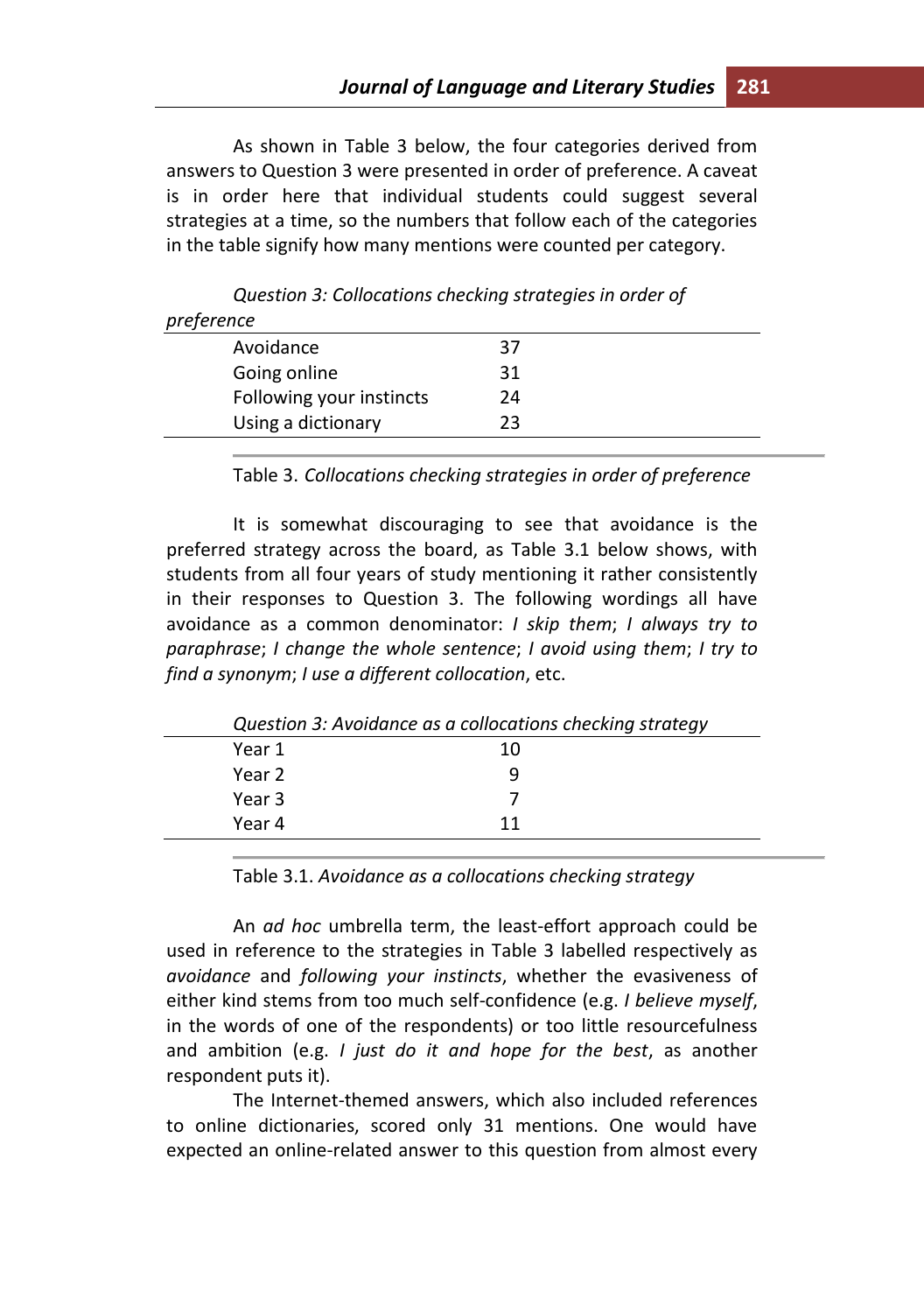respondent as it may well be the first impulse, the one idea that crosses one's mind when it comes to collocations.

|        | Question 3: Going online as a collocations checking strategy |
|--------|--------------------------------------------------------------|
| Year 1 |                                                              |
| Year 2 |                                                              |
| Year 3 | 14                                                           |
| Year 4 |                                                              |

Table 3.2. *Going online as a collocations checking strategy*

As Table 3.2 suggests, the two senior years seem more open to the idea of checking collocations online, although year four only slightly so. There are only two references to collocations dictionaries on the whole. Some of the answers include: *I check their tenses*, *change one word into a verb*, *try to rely on Serbian*, *ask a friend*, *try to remember whether I've heard them in TV shows and movies*, and so on. One student wrote *I don't know*, and six respondents did not give any answer at all. Another student says s/he *goggles* (sic) the words, and yet another's response was *I search for an answer in some book*. Some of the answers are clearly related to insufficiently developed English skills (\**studing* instead of *studying*, \**concult* instead of *consult a dictionary*, etc). In this respect, it may be worthwhile to investigate whether language proficiency correlates with digital literacy of learners and to what extent.

It has already been remarked that the following-your-instincts category corresponds closely with the avoidance strategy. Taken together, they reach a high score of 61 mentions in the questionnaire responses, some of which underscore reliance on intuition as opposed to an external source of information, e.g. *I rely on intuition*; *I choose the one that sounds better*; *I am always sure*; *I follow my instincts*; *I use it if it sounds good to me*, etc. On its own, the following-your-instincts category, as presented in Table 3.3, has received the most mentions by first-year students and the fewest by fourth-year ones; however, both the second and third year figures show a tendency to depart from a trend in which intuition is less relied upon with more experienced students, and vice versa.

*Question 3: Following your instincts as a collocations checking strategy*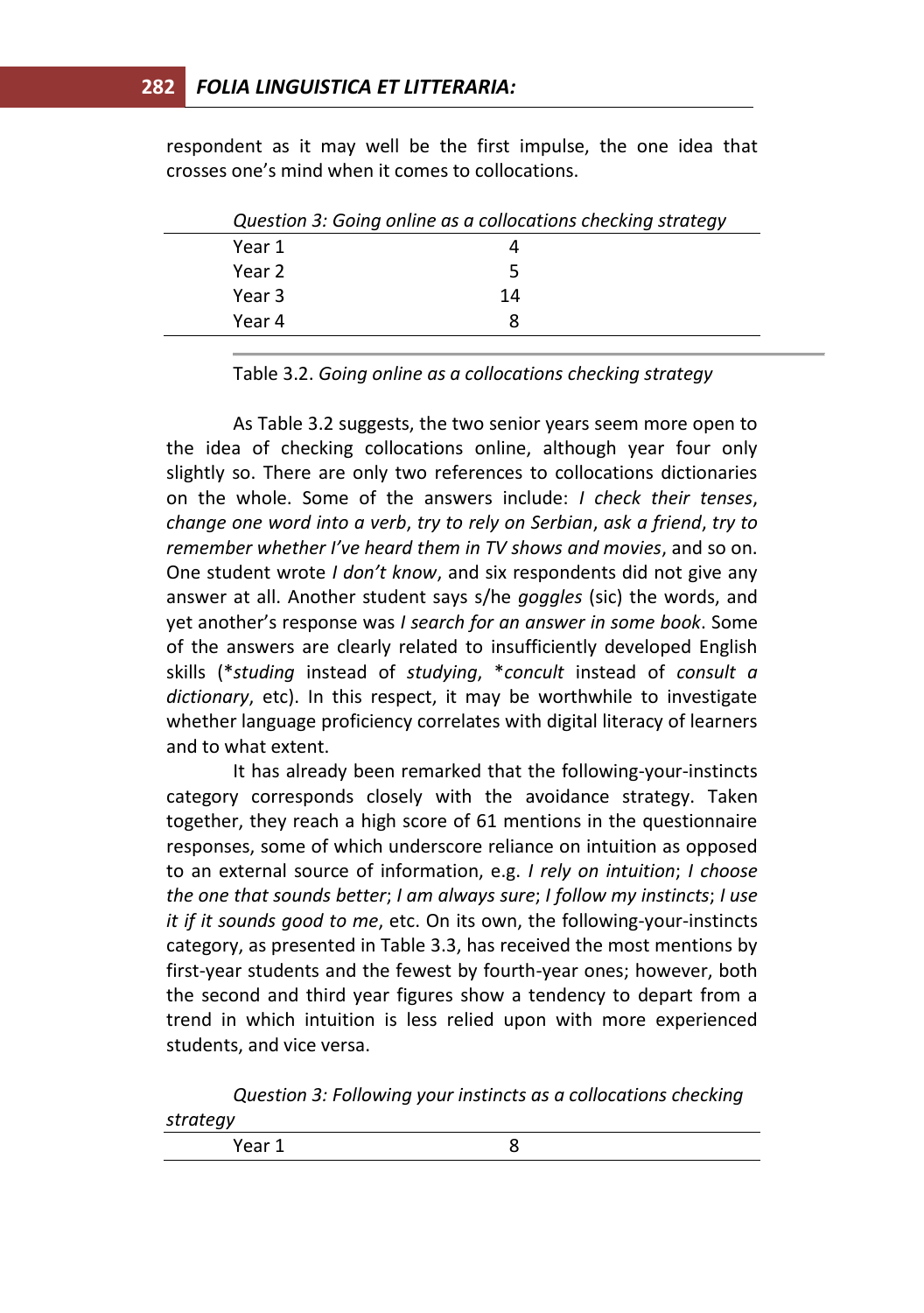# *Journal of Language and Literary Studies* **283**

| Year 2 | سه |  |
|--------|----|--|
| Year 3 |    |  |
| Year 4 |    |  |

Table 3.3. *Following your instincts as a collocations checking strategy*

Finally, Table 3.4 gives an idea of how inclined the respondents were to take advantage of what may possibly be the most rudimentary of all strategies to choose from in response to the Question 3 script, i.e. looking it up in a dictionary. The number of mentions ranges from five, for years one and three, to seven, which is attributed to year four; the remaining six mentions are credited to year two. Why there should be relatively few references to this common-or-garden strategy is a difficult question to answer. However counterintuitive it may be, one thought is that some of them still have not developed a habit of looking words up in a dictionary.

*Question 3: Using a dictionary as a collocations checking* 

| strategy |   |  |
|----------|---|--|
| Year 1   |   |  |
| Year 2   | b |  |
| Year 3   |   |  |
| Year 4   |   |  |
|          |   |  |

Table 3.4. *Using a dictionary as a collocations checking strategy*

When asked about their study habits and preferences, the respondents mentioned a variety of different ideas, which were then grouped into one of the four categories: digital, traditional, internal, and environmental. Table 4 gives an overview of the distribution of their answers per category, with each of the figures referring to the number of mentions rather than percentages as individual respondents would typically offer more than one answer to this question.

Digital 4 Traditional 32 Internal 54 Environmental 57

*Question 4: Categories expressing study habits and preferences*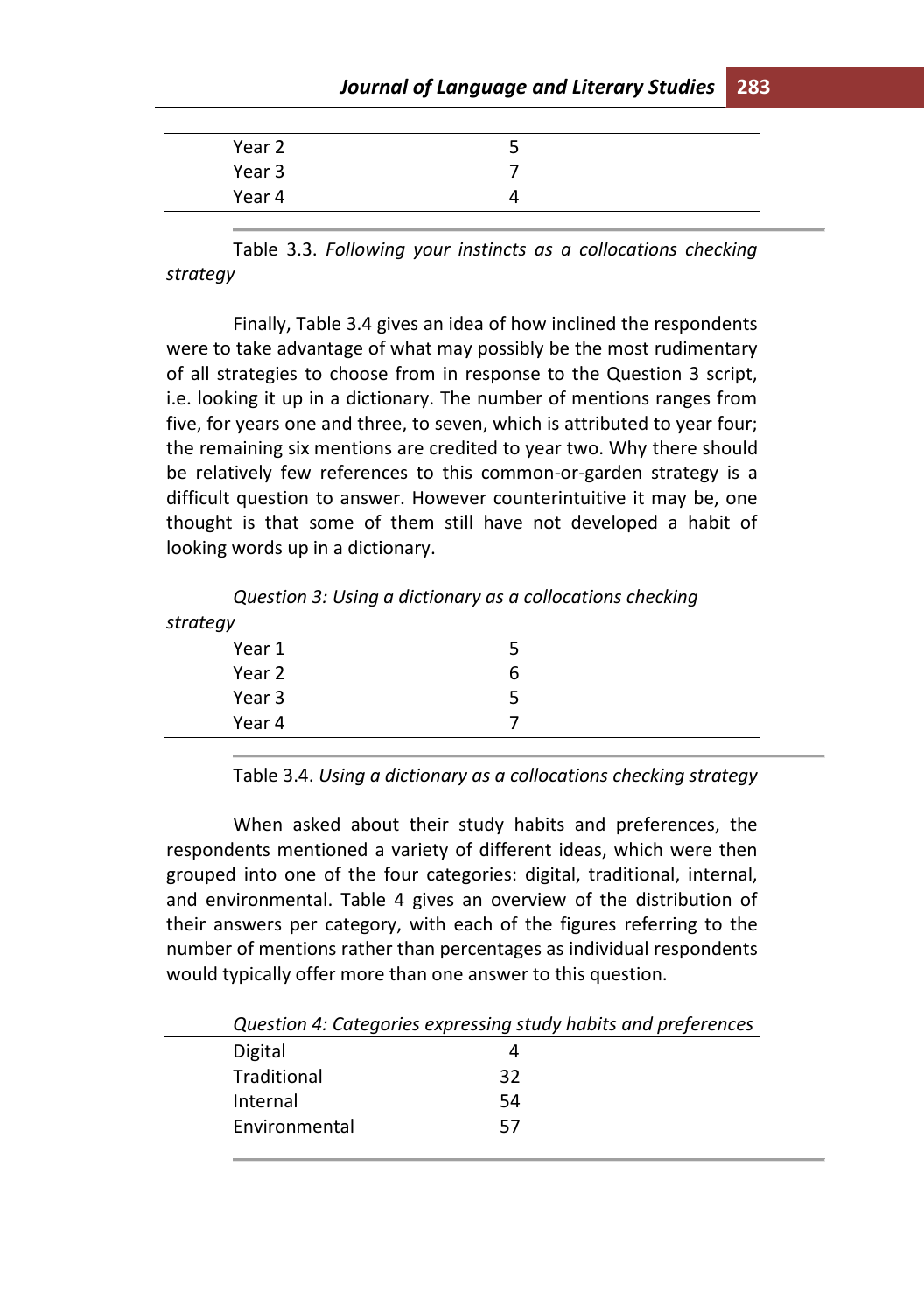## Table 4. *Categories expressing study habits and preferences*

It is striking how few of the responses in Table 4 are of a digital kind, e.g. the Internet, computer, laptop, etc. It almost appears as if the respondents self-censored heavily in expressing their preferences to the use of digital technology when studying. Why they might feel a need for self-censorship, should the assumption be right in the first place, is an interesting question in itself. Could they be thinking that they are expected to stay away from digital media when studying? Another possibility coming to mind is that digital aids are so common nowadays that they are implied and almost go without saying. Ultimately, much as we find it hard to accept, we cannot dismiss the possibility that some students genuinely do not have digital preferences as part of their study habits. Yet, without a follow-up interview to confirm these suspicions, I believe that any definitive conclusion in that direction would be premature. Table 4.1 below highlights how sparingly digital preferences appear in responses to Question 4.

#### Table 4.1. *Mentions of digital technology for education*

Another surprising finding was that of the four mentions of the Internet and/or a laptop in the questionnaire, only one respondent was explicit about using the Internet to get more information when studying. At the same time, the pen-and-paper category, in Table 4 referred to as traditional, still seems to be going strong as many more respondents pledge their loyalty to books, notebooks, pens, pencils, as well as highlighters and colouring markers to help them better organize study materials. Table 4.2 below tentatively points to a trend in which reliance on traditional methods increases with time spent studying at university, although the first two years have evened out their score for this category of Question 4.

| Question 4: Traditional preferences mentioned |  |
|-----------------------------------------------|--|
|-----------------------------------------------|--|

| $- - -$<br>$ -$ |  |
|-----------------|--|
|-----------------|--|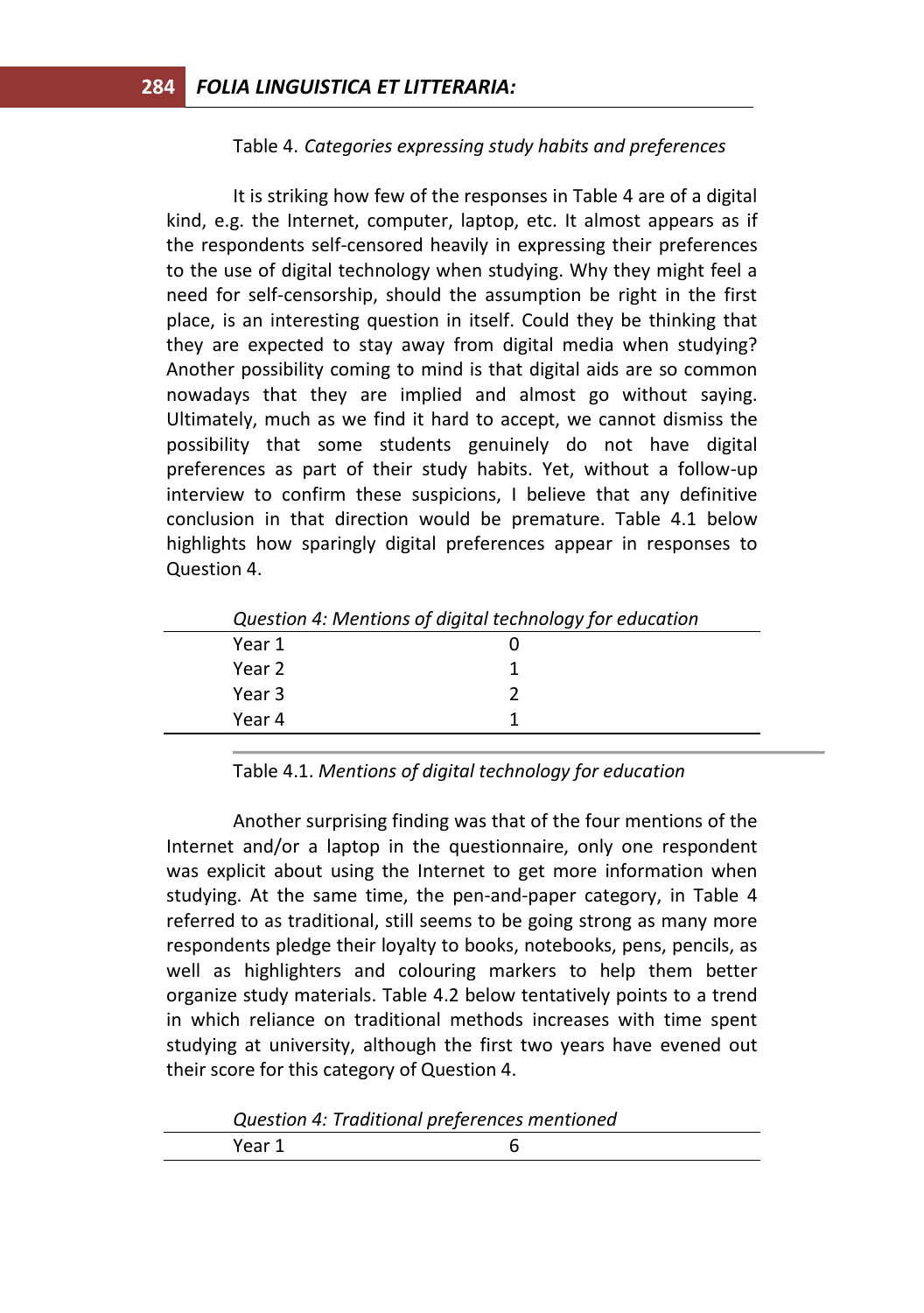# *Journal of Language and Literary Studies* **285**

| Year 2 |    |  |
|--------|----|--|
| Year 3 | q  |  |
| Year 4 | 11 |  |
|        |    |  |

#### Table 4.2. *Traditional preferences mentioned*

As can be seen in Table 4 above, the respondents generally expressed the least need for virtual study aids, which stands in sharp contrast with a score of 54 mentions within the category dubbed internal and 57 within the one dubbed environmental. As the mentions were distributed relatively evenly across all four years of study, no separate tabular representations were considered necessary. Тhe category in Table 4 referred to as environmental mentions conditions that are in part ambiental: some students are night owls and seek a quiet place to study, while others prefer to study during the day and do not mind background noises. Another set of conditions encountered in their answers appears to be of a nutritional kind (e.g. coffee, snacks, and so forth). When their responses took a more ethereal turn, mental prerequisites like sleep, concentration, and so on would frequently reappear in the questionnaire. The umbrella term selected for this category (i.e. internal) combines their need for coffee and a focused mind.

Otherwise, the role of technology here coincides with environmental factors like playing music on their laptops. Three students say in no uncertain terms that they see technology as a distraction: *no technology in sight*, *never digital materials*, and *I need to be away from my laptop* were the actual wordings used. Responses such as these make us wonder whether the digital category score in Table 4 was indeed more meaningful than we were initially prepared to admit. Could it be that most respondents simply do not see digital technology as central to their studying although it may well be central to many other non-studying aspects of their lives?

According to Table 5 below, technology for education and technology for entertainment are to be understood as largely separated domains. This is, in fact, the only of the five questions in the questionnaire that puts the use of digital technology at the top of the list before any other category created to accommodate the answers provided by the respondents. That said, it is true that most responses include watching films and TV shows, or listening to music, while only 22 suggestions go beyond that basic package and mention, for example, YouTube videos, computer games, e-books, tablets, Skype, or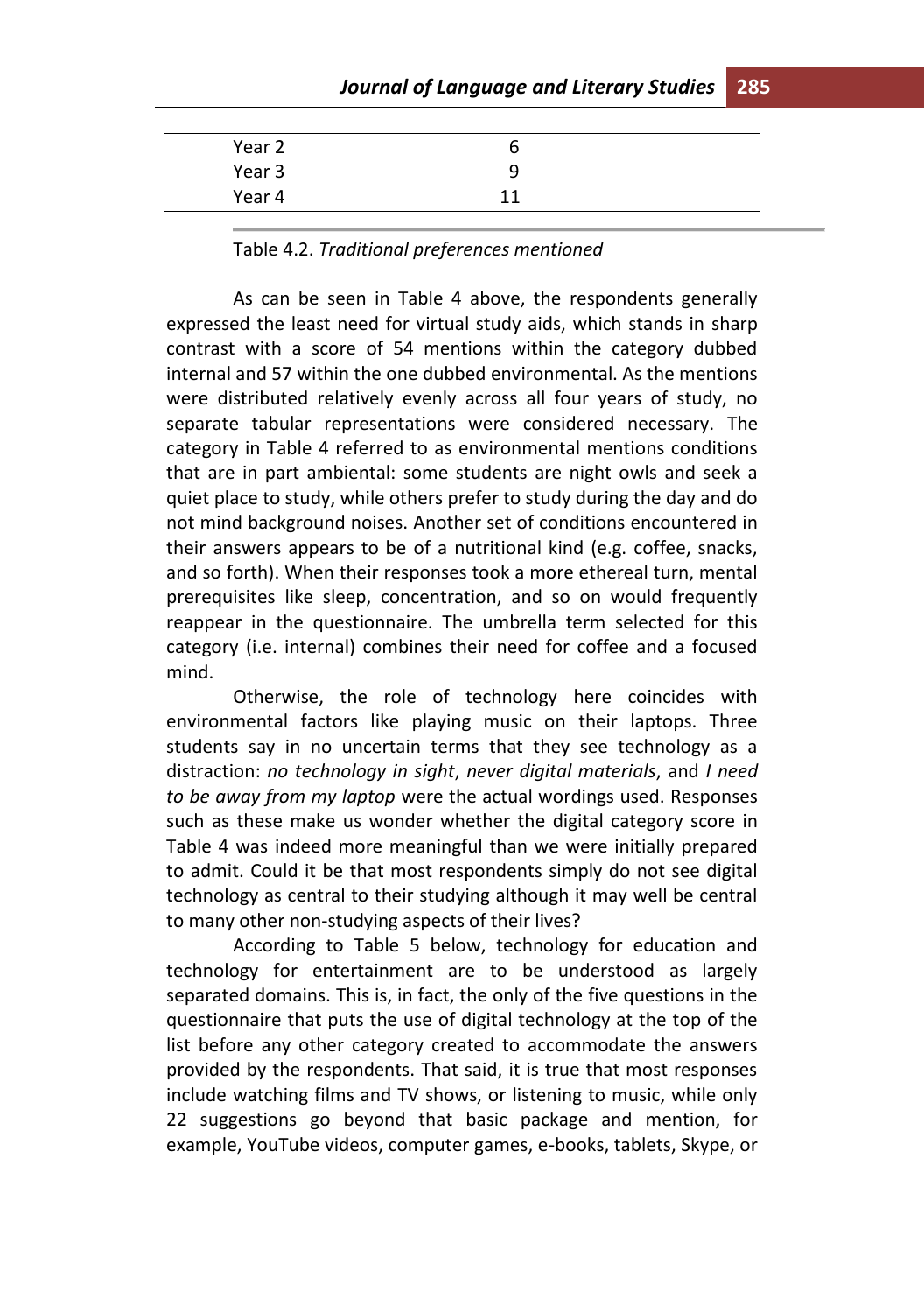just the good old Internet. These preferences would be more along the lines of using technology for fun in creative and innovative ways: showing their familiarity with e-books or similar digital forms would already make compelling enough a case for reaffirming the students' digital native status.

On the whole, we can conclude that they resort to digital media for entertainment more often than they do for studying, as well as that they mostly access them routinely to watch films and television and listen to music rather than, for instance, taking advantage of a more varied range of digital media or at least some of the extended functions of the ones that they do make use of.

| Technology for fun | 64 |  |
|--------------------|----|--|
| Hanging out        | 57 |  |
| Sports and leisure | 51 |  |
| Getting creative   | 41 |  |

|                   | Question 5: Categories expressing extracurricular activities in |  |  |
|-------------------|-----------------------------------------------------------------|--|--|
| der of preference |                                                                 |  |  |

Table 5.*Categories expressing extracurricular activities in order of preference*

As for the variety and scope of responses offered by the students, it should be pointed out that a total of 213 mentions of activities grouped into four broad categories as outlined in Table 5 exceeds by dozens any other score in the questionnaire (cf. a total of 147 mentions for Question 4 and that of 115 for Question 3). This might as well be a hint towards what the majority of students taking part in the questionnaire intuitively felt to be a more familiar and indulgent area of life.

Table 5.1 below shows a relatively even distribution of responses across the four years of study, which points to a high degree of consistency when using digital media for purposes other than studying. Neither their age nor their experience as college students seem to have the power to change in any significant manner the view of digital technology as being best suited to one's extracurricular (i.e. leisure) activities.

|        | Question 5: Mentions of digital technology for entertainment |
|--------|--------------------------------------------------------------|
| Year 1 | 16                                                           |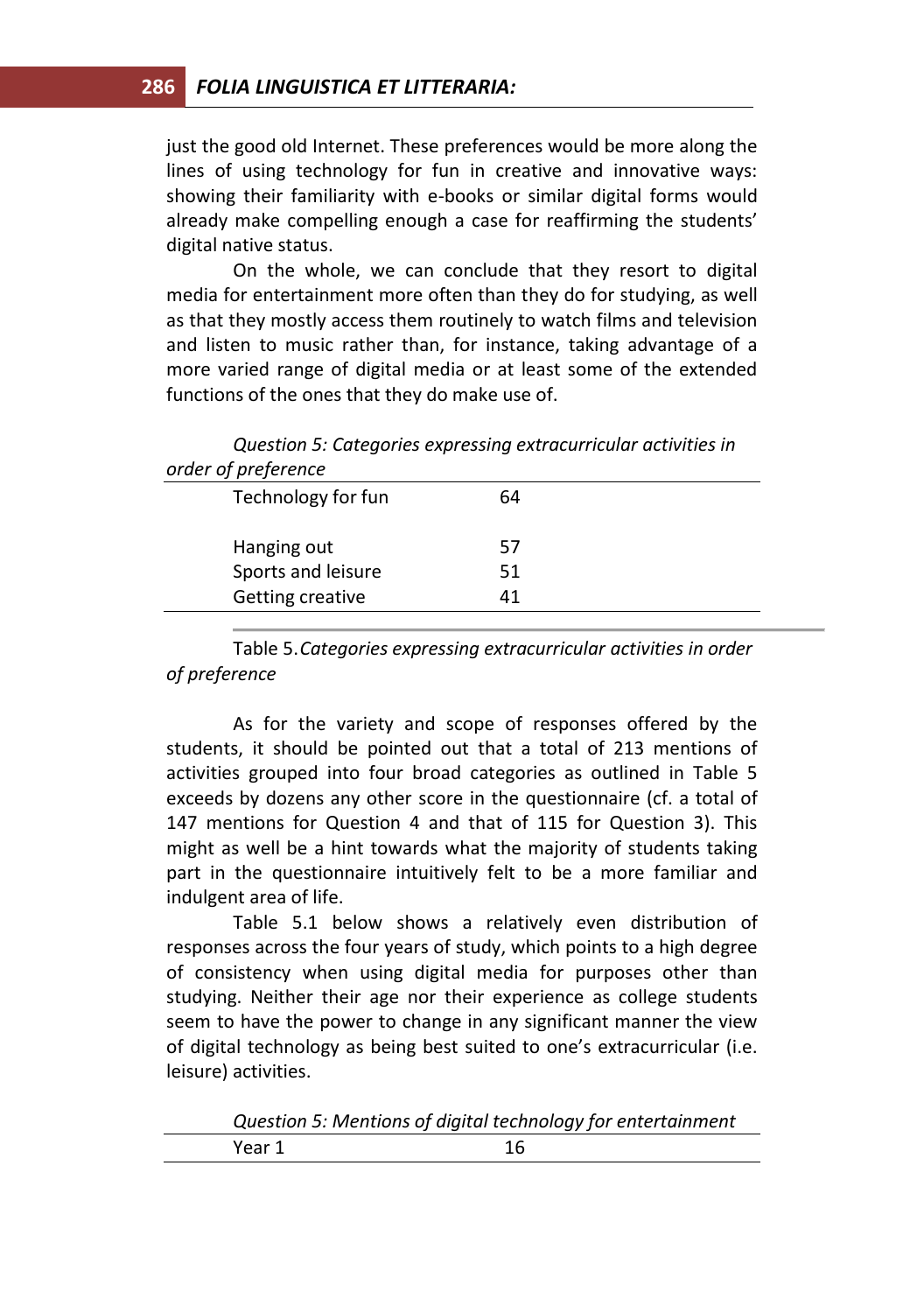# *Journal of Language and Literary Studies* **287**

| Year 2 | 16 |  |
|--------|----|--|
| Year 3 | 14 |  |
| Year 4 | 18 |  |

Table 5.1. *Mentions of digital technology for entertainment*

## **4. Conclusion**

Judging by the responses analyzed in the questionnaire, it looks as if digital topics may still be somewhat subject to selfcensorship. Otherwise, it would be difficult to explain why digital media are mentioned relatively rarely in responses to all the five questions in the questionnaire. Perhaps the respondents are too wary of the gap between their millennial selves and their pre-millennial teachers, and accordingly think it inappropriate to prioritize digital answers over what they believe to be traditional preferences. Perhaps they do not think they are expected to use the Internet for learning, or that it might even discredit them in the eyes of their teachers. Another possibility is that the respondents were misguided in their answers by the design of the questionnaire, which deliberately avoided explicit references to all things digital in the five questions. Last but not least, could it be that the respondents' digital habits were justly described and represented in their answers? Regardless of which of these possibilities may be true, it is rather worrying that they should still not fully understand that digital technology can be utilized in education to great effect and their teachers' unreserved approval.

The trends uncovered by the questionnaire should be informative to all parties concerned: teachers need to keep working on reinforcing the connection between digital technology and education, while students need to be made aware that it is perfectly acceptable, even desirable, to use digital media even in the most formal of educational settings. In the long run, it may also be useful to compare these results with others and see whether there is a correlation between digital proficiency and learning success, for example.

#### **References:**

Bernardini, Silvia. "Exploring New Directions for Discovery Learning." *Teaching and Learning* 

> *by Doing Corpus Analysis: Proceedings of the Fourth International Conference on Teaching and Language Corpora, Graz 19–24 July, 2000*. Amsterdam: Rodopi, 2002. 165-182. Print.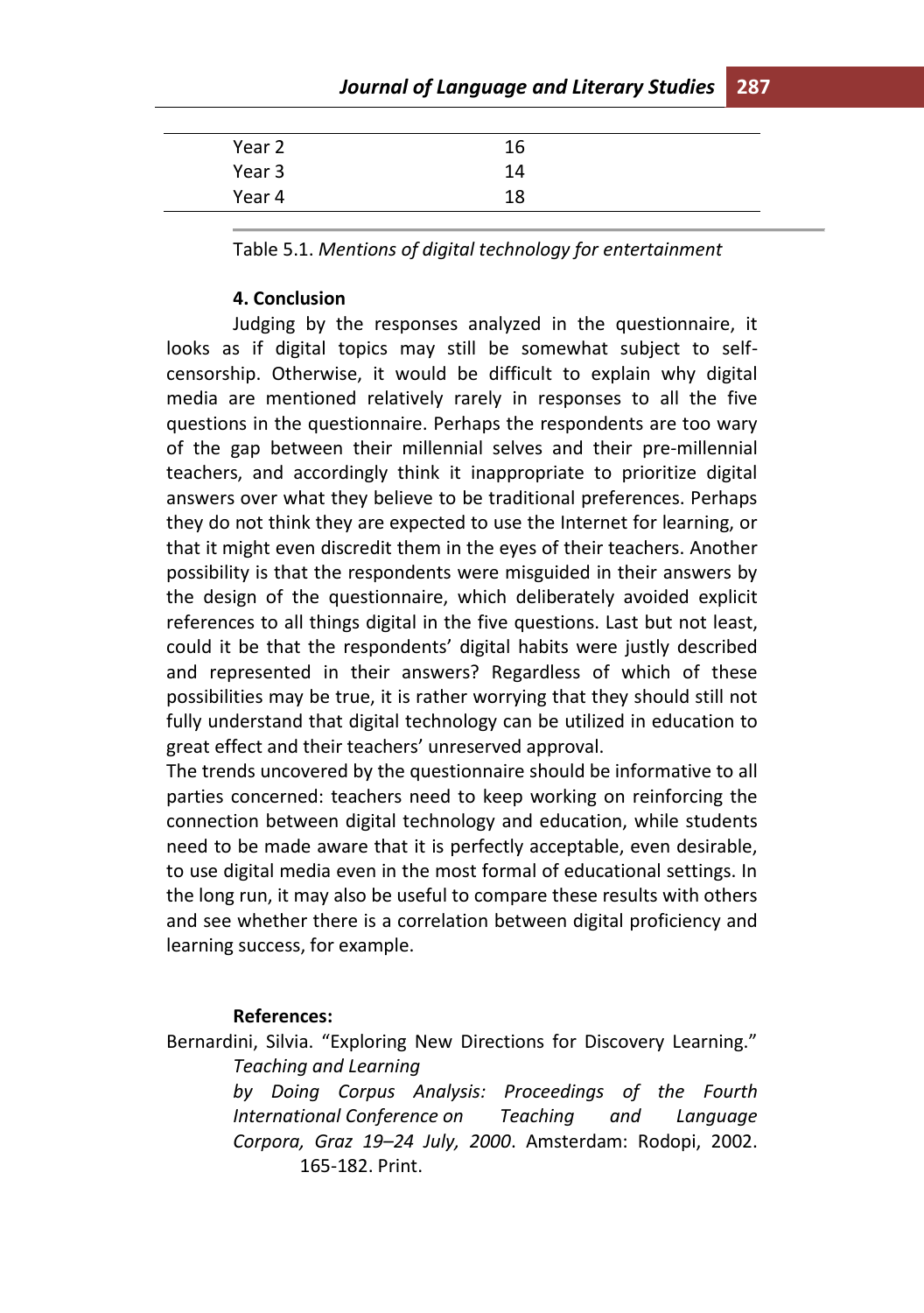- Bernardini, Silvia. "Corpora in the Classroom: An Overview and some Reflections on Future Developments." *How to Use Corpora in Language Teaching*. Ed. John Sinclair. Amsterdam: John Benjamins, 2004. 15-36. Print.
- Davies, Mark. *The Corpus of Contemporary American English (COCA): 560 million words, 1990-present*. Web. 15 July 2018.
- "Education 3.0." *Wikipedia*. Web. 17 July 2018.
- Hunston, Susan. *Corpora in Applied Linguistics*. Cambridge: CUP, 2002. Print.
- "Internet Access and Education: Key Considerations for Policy Makers." Internet Society, 2017. Web. 17 Oct. 2018.
- Johansson, Stig. "Some Thoughts on Corpora and Second-Language Acquisition." *Corpora and Language Teaching*. Ed. Karin Aijmer. Amsterdam: John Benjamins, 2010. 33-44. Print.
- Johns, Tim. "Contexts: the Background, Development and Trialling of a Concordance-Based CALL Program." *Teaching and Language Corpora*. Ed. Anne Wichmann. Harlow: Longman, 1997. 100- 115. Print.

"Millennials." *Wikipedia*. Web. 17 July 2018.

- Prensky, Marc. "Digital Natives, Digital Immigrants." *On the Horizon* 9.5 (2001): 1-6. Print.
- Ramani, Srinivasan. "The Internet and Education in the Developing World – Hopes and
- Reality." *Smart Learning Environments* 2.8 (2015). Web. 18 July 2018.
- Reppen, Randy. *Using Corpora in the Language Classroom*. Cambridge: CUP, 2010. Print.
- Selwyn, Neil. "The Internet and Education." *Ch@nge: 19 Key Essays on How the Internet*
- *Is Changing Our Lives*. Digital Education Research, 2013. Web. 11 Oct. 2018.
- U.S. Department of Education. National Center for Education Statistics. *Student Access to*
- *Digital Learning Resources Outside of the Classroom*. U.S. Department of Education, 2018. Web. 18 July 2018.

## **УПИТНИК О ДИГИТАЛНИМ ВЈЕШТИНАМА И НАВИКАМА СТУДЕНАТА У УЧЕЊУ НАСУПРОТ ЗАБАВИ**

У ери глобалне дигитализације лако се стиче утисак да се аспекти технолошке културе преносе у великој мјери на готово све сфере живљења. У случају образовног система, учења и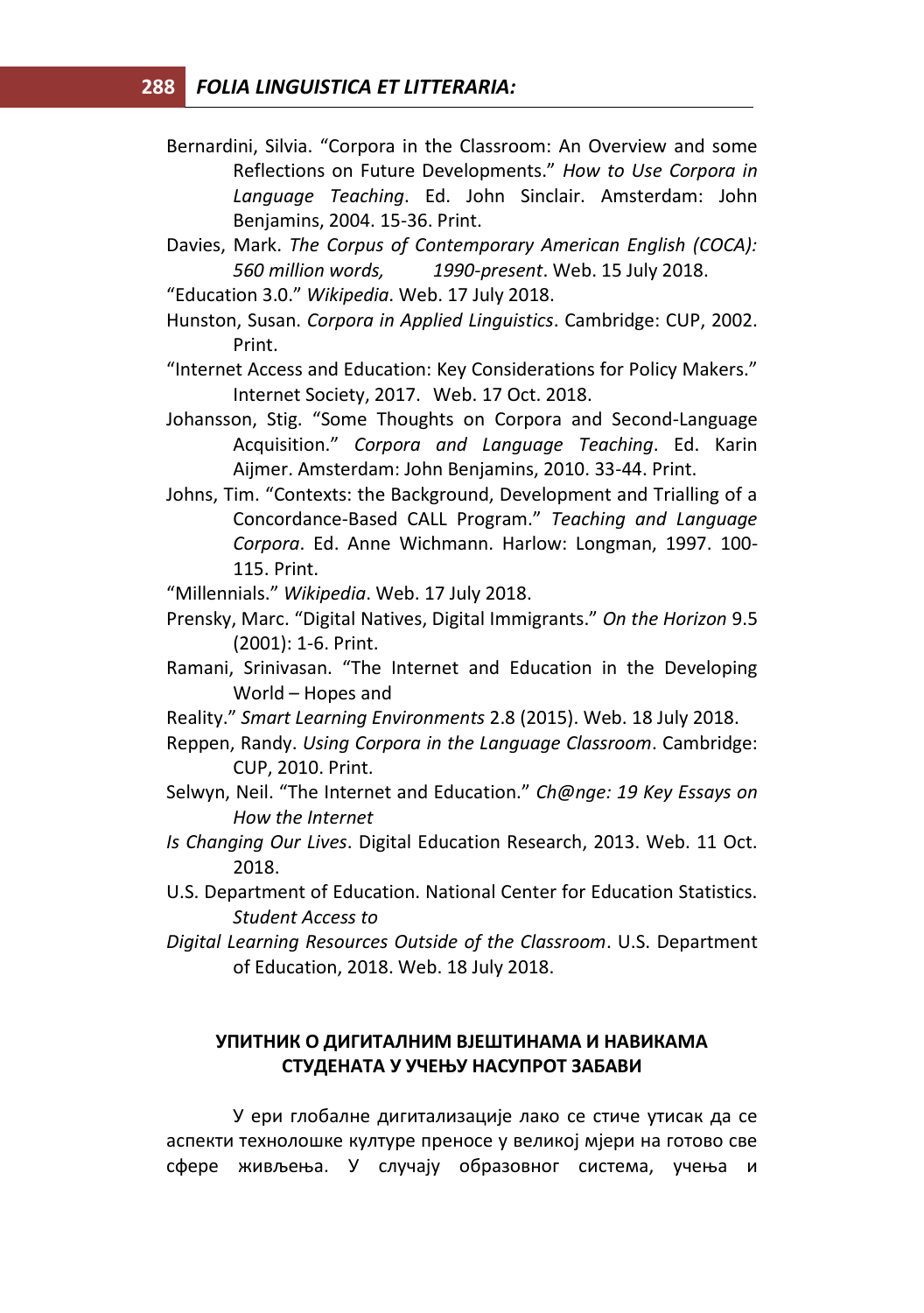студирања, то би значило да се свакодневне активности проводе уз значајну технолошку подршку расположивих средстава. Постаје готово немогуће замислити наставу без паметних телефона и апликација, што очекивано наводи на закључак да се и учење одвија на подједнако технолошки начин. Међутим, није нужно да се примјена дигиталне технологије у домену свакодневне комуникације и забаве у истој мјери преноси и на домен учења и студирања. Како би се дошло до објективнијих сазнања о употреби дигиталних вјештина које постају навике у учењу, састављен је упитник са пет пажљиво уобличених питања без експлицитног позивања на дигиталну технологију. Овакав концепт упитника у складу је са тежњом да се покушају избјећи политички коректни одговори испитаника. Истраживање је проведено на Универзитету у Бањој Луци, а испитаници су студенти енглеског језика и књижевности на све четири године додипломског циклуса. Укупан број подијељених упитника износи 100, по 25 на свакој години студија. Анализа одговора би требало да омогући боље разумијевање улоге коју на овим просторима технологија попут рачунарске има у образовању ван учионице. Поставља се и питање дигиталне писмености и спремности студената да поменуте вјештине користе у стицању нових спознаја о језику који студирају.

**Кључне ријечи**: дигитализација, технологија, упитник, студенти, енглески језик

## **Appendix**

#### QUESTIONNAIRE

You need not write your name, only circle the year of study in which you are enrolled:

1 2 3 4

The questionnaire should not take more than 5-10 minutes of your time. Try to answer the questions below as honestly as you can without worrying about what may be the 'right' answer. Even 'I do not know' will be taken as a perfectly legitimate answer.

1 If you can, contextualize and clarify the following references: